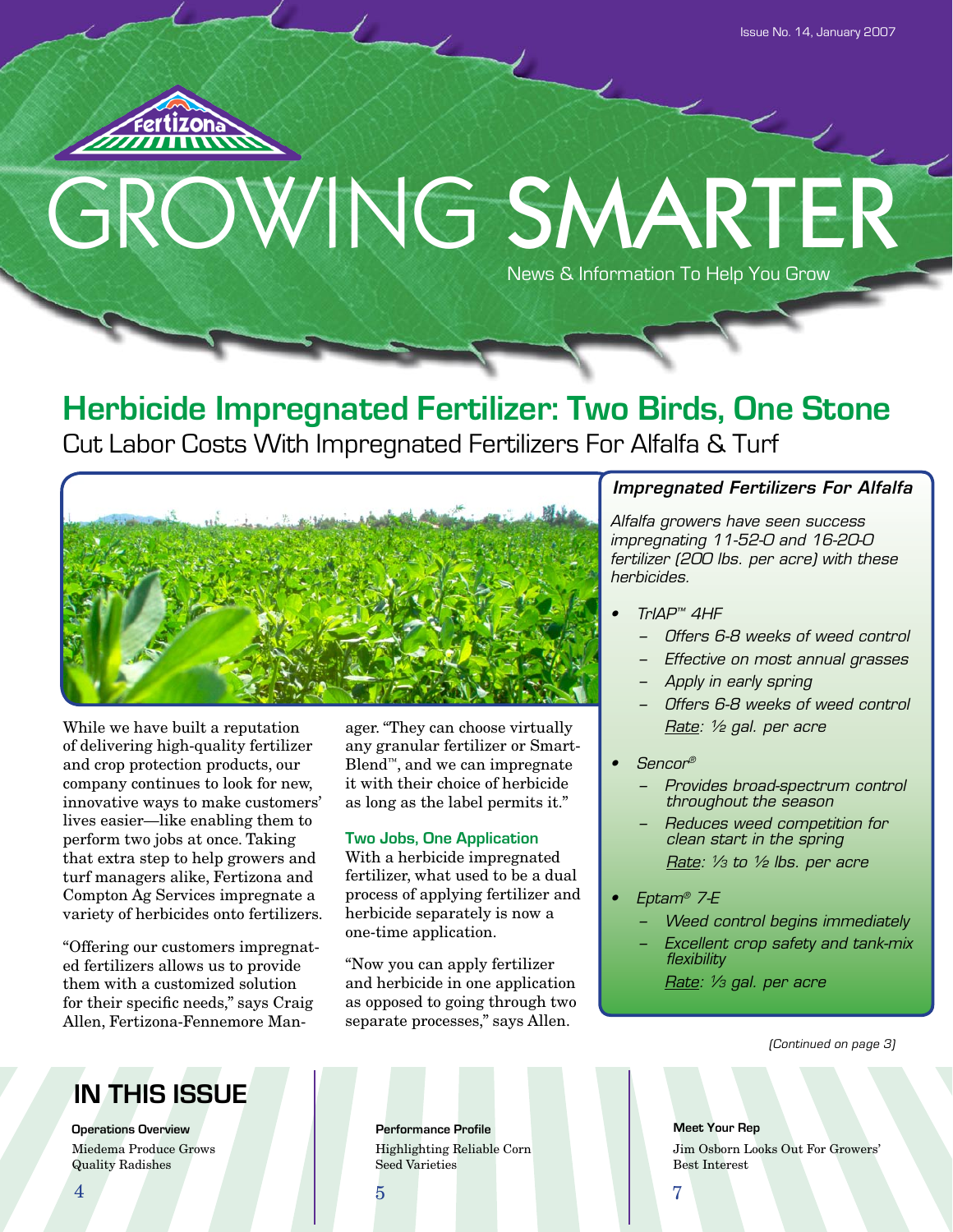# **GROWING SMARTER**

### **COMPTON'S CORNER**

## **Giving You The Best Liquid Calcium Nitrate Possible.**

At Fertizona and Compton Ag Services, we believe that the more value we can offer our customers, the better—and one of the ways we provide more value to you is through local manufacturing. A good example of this is our Liquid Calcium Nitrate formulation, which is manufactured in Willcox, Arizona.

We are the only manufacturer that makes agricultural-grade Liquid Calcium Nitrate in Arizona. This ensures that our growers receive a high-quality formulation of this nutrient that is also cost-effective because we're not hauling a lot of water around.

In addition to being cost-effective, our Liquid Calcium Nitrate is also ammoniafree. That means there is a significantly lower chance of burning plants, especially in greenhouses.

Our advanced manufacturing process and commitment to offering you the most value possible makes sure you get the highest quality products at the lowest prices. Talk to your local field rep about our locally manufactured Liquid Calcium Nitrate and see how it can work for you.



Jim Compton Jr., President, Fertizona and Compton Ag Services.

**Jim Compton**

## **Turf Tip**

### *Granular/Sprayable Herbicides For Turf And Surrounding Areas*

*Turf managers would benefit from these herbicides.* 

- *• Anderson's Barricade®*
	- *− Great control in both summer and winter grasses*
	- *− Incorporation timing is not a factor. Rate: About 200 lbs. per acre*
- *• XL 2G®*
	- *− Used only on non-turf areas*
	- *− Incorporation timing is not a factor*
	- *− Year-round control of grasses and broadleaf weeds*

*Rate: 150 lbs. per acre (6-month control)*

*• Pendulum® 2G*

 $\overline{2}$ 

- *− Same weed control spectrum as Barricade*
- *− 3-month control Rate: 150 lbs. per acre*
- *• Prodiamine 65WDG*
	- *− Great control in both summer and winter grasses*
	- *− Must be incorporated by water ASAP Rate: 1-½ lbs. per acre*
- *• 15-3-5 Weed and Feed With Viper™*
	- *− Controls 250 types of broadleaf weeds Rate: 10,000 sq. ft. per 40 lb. bag*

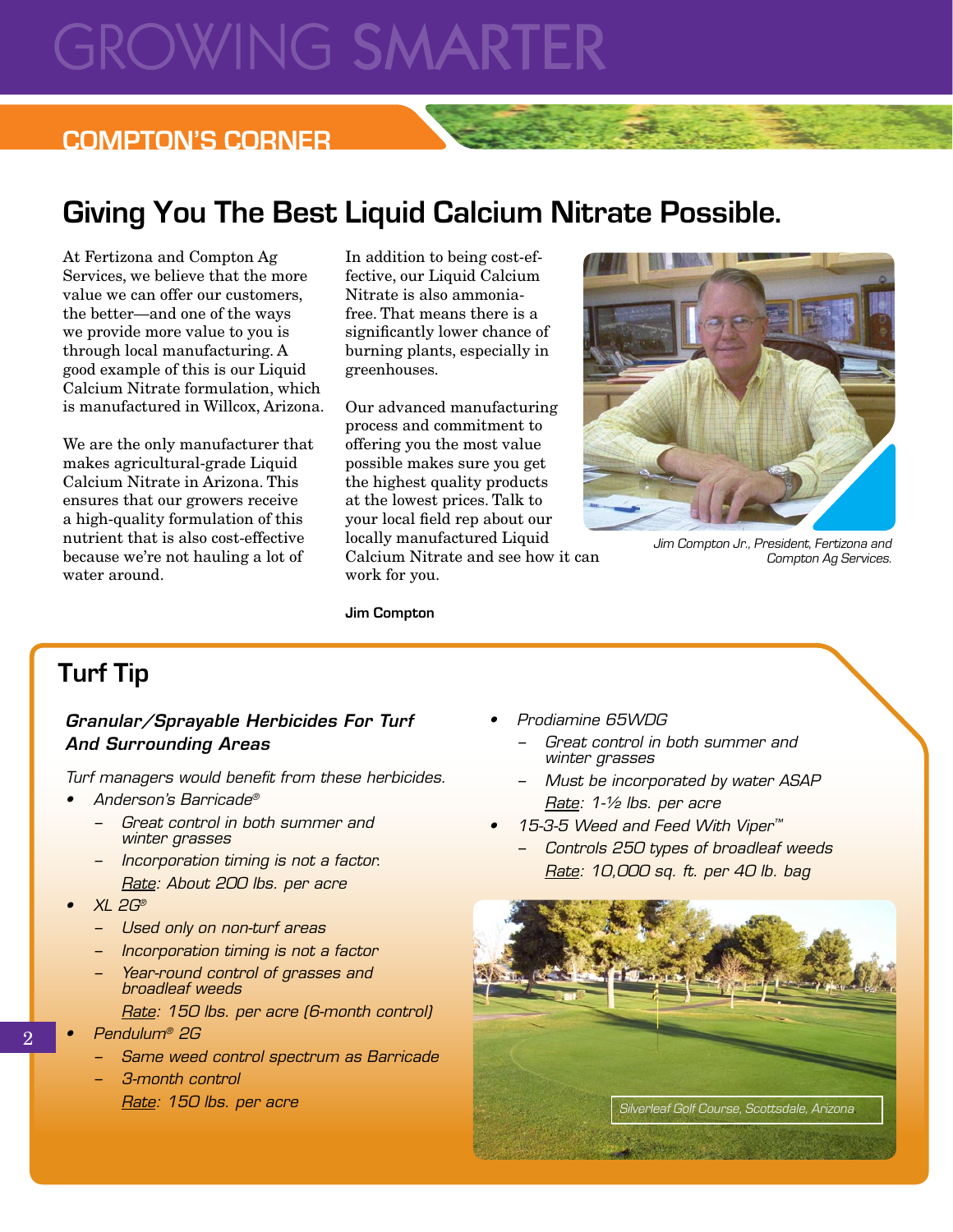## **COVER STORY**

## **Herbicide Impregnated Fertilizers Get More Done**

(Continued from page 1)



"This certainly amounts to labor savings, especially since labor is a major issue in our industry."

There are other benefits. In the case of alfalfa, Fertizona-Buckeye Manager Tim Walsh says impregnated fertilizers eliminate stunting



because the herbicide doesn't come in contact with the leaves.

In addition, impregnated fertilizers widen the window of getting incorporated into the soil.

### **Quality Options**

Products that Allen strongly recommends for turf are Barricade and Prodiamine, which are both pre-emergence herbicides that can be impregnated onto fertilizer.

Allen recommends applying Barricade and Prodiamine six weeks before overseeding in the summer or six weeks after overseeding

in the winter. Each application of one pound of active ingredient per acre lasts about six months under normal conditions.

"We tested Barricade impregnated fertilizer during the summer," says Allen. "We haven't experienced any negative results. It offers good control."

### **Countless Choices**

Both Fertizona and Compton Ag Services offer a full spectrum of herbicides and fertilizers for impregnation. Allen recommends Pendulum® for fertilizer impregnation on turf applications and surrounding non-turf areas.

### *Herbicide Impregnated Fertilizer For Turf*

- *• Anderson's Barricade® & Prodiamine 65WDG*
	- *Rate: 1-1.6 lbs. of a.i. per acre • Pendulum® 3.3*
		- *Rate: 3.6-4.8 pints per acre*

Contact your field rep to decide which herbicide and fertilizer combination would work best for your specific needs. Once an order is made, the process takes 2 to 3 days.

3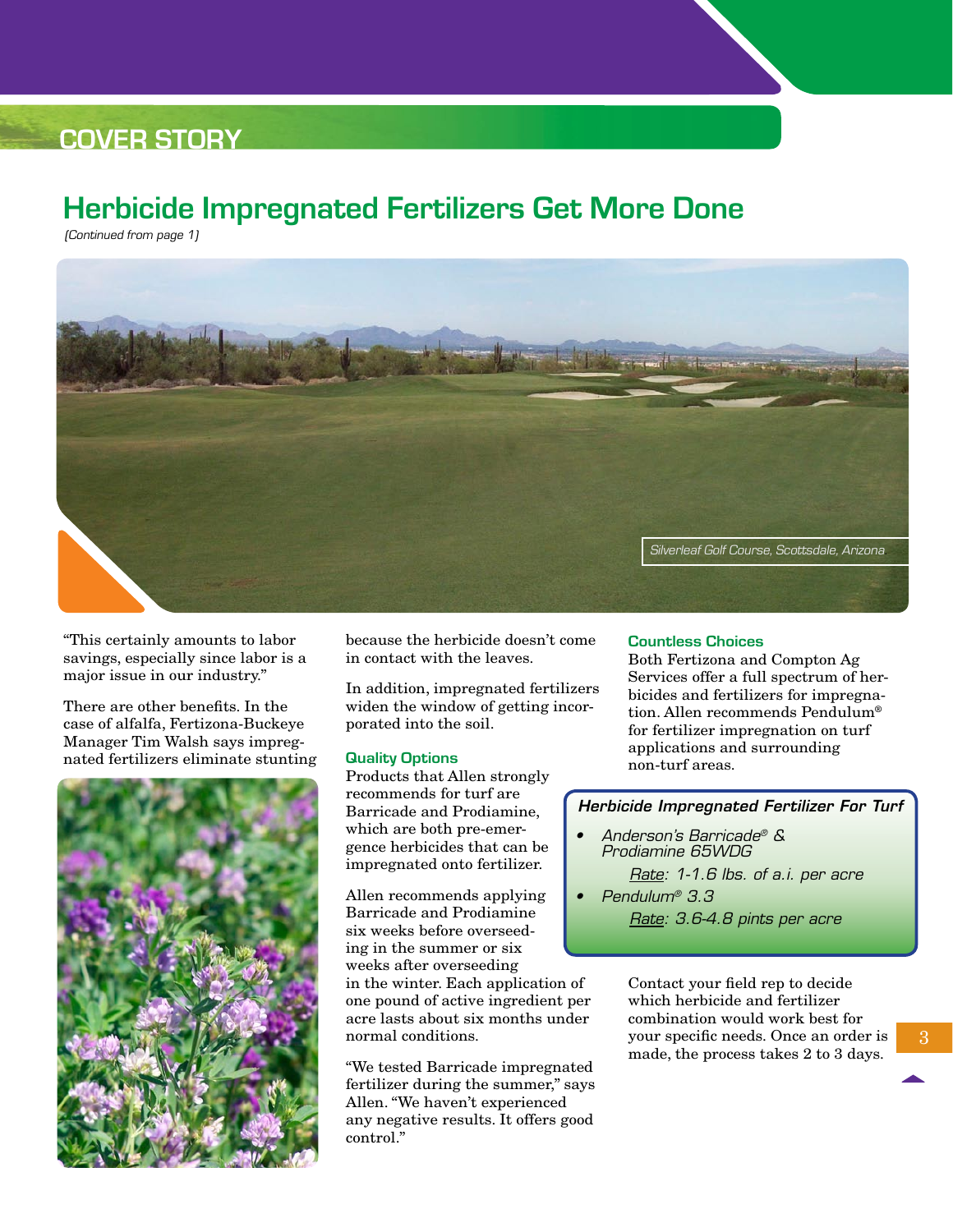# **GROWING SMARTER**

### **OPERATIONS OVERVIEW**

# **Miedema Produce Grows Quality Radishes With The Help Of Fertizona**



Dave Williams (left), Farm Manager, and Rich Dragt, General Manager, grow radishes and other vegetables at Miedema Produce.

One of the keys to a long-standing, successful growing operation is the ability to produce the freshest crops. A strong partnership with Fertizona can help growers reach this goal. Located in Waddell, Arizona, Miedema Produce grows, packs and ships radishes and other vegetables—and is a long-time Fertizona customer.

Operating since 1970, the Miedema Produce is headquartered in Hudsonville, Michigan. The Waddell location has been in business for 12 years and has worked with Fertizona since that time.



"One thing that distinguishes us from the rest is that we are one of the only companies that grows and packs radishes and parsnips all year round," says Rich Dragt, General Manager at Miedema Produce at the Waddell location. "We supply to the major chain stores, wholesalers, processors and food service facilities all over the United States."

### **Fresh Crops**

To ensure all vegetables from Miedema Produce are grown to perfection, they count on Fertizona to provide them with a wide array of fertilizers and crop protection products.

"We are always working to improve the quality of our produce, and working with Fertizona has helped us continue to strive for excellence," says Dragt. "We've used their products for many years and achieved very good results with them."

Some of the products they use on their radishes and vegetables include basic fertilizers, micronutrients, insecticides and high-calcium based products.

"We worked with our field rep, Jim Osborn, to develop an *extensive foliar program* for our crops," says David Williams, Farm Manager at Miedema Produce at the Waddell location. "We've been using this program for five years and it's proven very successful for our farm. Fertizona has done a great job and we are very pleased to be working with them."

Williams says that Miedema also uses 10-34-0, Ferti-Gro 20-20-20 and a few custom SmartBlends, which Williams says have worked wonders for their radishes.

### **Delivering Solutions**

For Miedema Produce, excellent service is what makes a partnership work well.

*Miedema Produce At-A-Glance Founded: 1995 Location: Waddell, Arizona Specialty: Radishes and other vegetables*

"Jim Osborn checks our fields twice a week to make sure we continue to produce only high-quality radishes, and he makes any necessary changes to our foliar program too," Williams says.

"Establishing a good relationship with Fertizona has helped our operation immensely," says Dragt. "Any time we've had problems with our crops, our field rep has worked closely with our farm managers to get us back on track."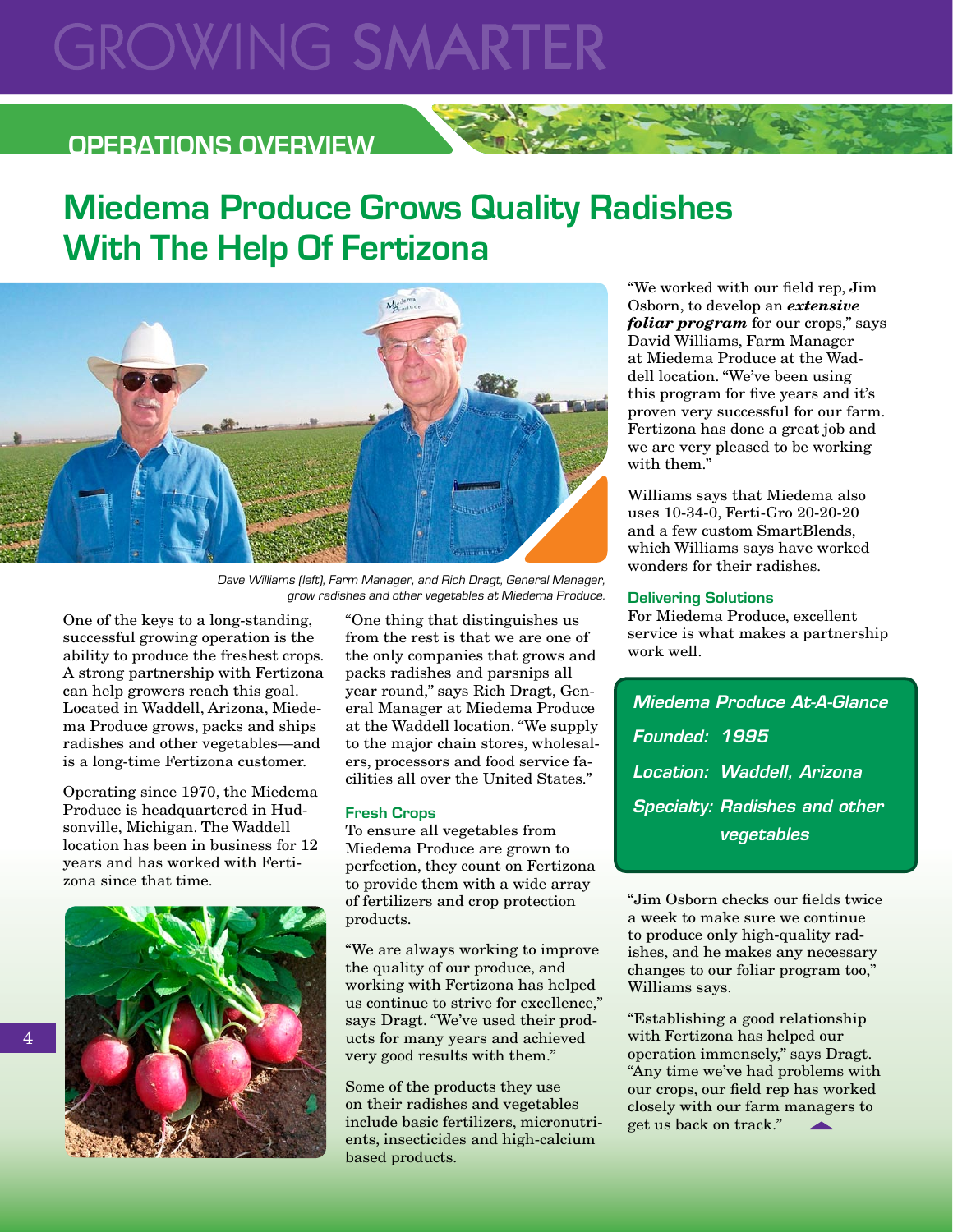## **performance profile**

## **Highlighting Reliable Corn Seed Varieties** Offering You The Best In the Market

Fertizona and Compton Ag Services are proud to offer some of the best corn seed varieties on the market.

### **NK 4693**

NK 4693 is a hybrid with a proven track record of high yields and excellent palatability.

"The NK 4693 has established itself to be a trusted hybrid in the southwestern silage corn market," says Gene Kempton, Seed Manager at Fertizona-Casa Grande. "It's a tall, upright growing silage corn that stays green longer, giving the grower a wider harvest window."

Kempton adds that NK 4693 is also a tough hybrid that can handle rough soils and dry stress conditions.



### **GV 16A02**

Known for its high grain yield and large size, Grand Valley Hybrid's 16A02 is one of the most reliable hybrids on the market.

"High grain yield and high tons make GV 16A02 a top producer of milk and beef per acre," says Kempton.



Fertizona and Compton Ag Services offers several of the best corn seed varieties on the market.

GV 16A02 requires a full season and good fertility to achieve maximum potential. Medium to high populations are recommended.

### **Garst 8270RR**

From Garst Corn Research, we offer an inexpensive Roundup Ready® corn that can used for both grain and silage.

Like NK 4693, Garst 8270RR stays green longer for a wider harvest window and can perform under the toughest soil conditions.

### **GV 25R96**

GV 25R96 is a hybrid known for performing consistently in all long-season areas while providing Roundup Ready technology.

#### **GV 26B50**

The Grand Valley hybrid 26B50 delivers stellar performance. "26B50

|          | Conventional Roundup Ready Stacked |                    |
|----------|------------------------------------|--------------------|
| NK 4693  | Garst 8270RR                       | GV 26B50           |
| GV 16A02 | GV 25896                           | GV 25B00 and 25P00 |

makes an excellent Roundup Ready and corn borer protected stack, and it is ideal for the Southwest," Kempton explains.

Moderate populations are recommended for this variety.

#### **GV 25B00 and GV 25P00**

Equipped with Roundup Ready technology, Grand Valley hybrids 25B00 and 25P00 come with extra protection.

25B00 provides corn borer protection, while 25P00 provides corn borer and root worm protection.

Both work best with reduced plant population applications (28,000- 30,000) and is recommended for Willcox area grain.

For more information, contact your local sales rep.  $\overline{\phantom{0}}$  5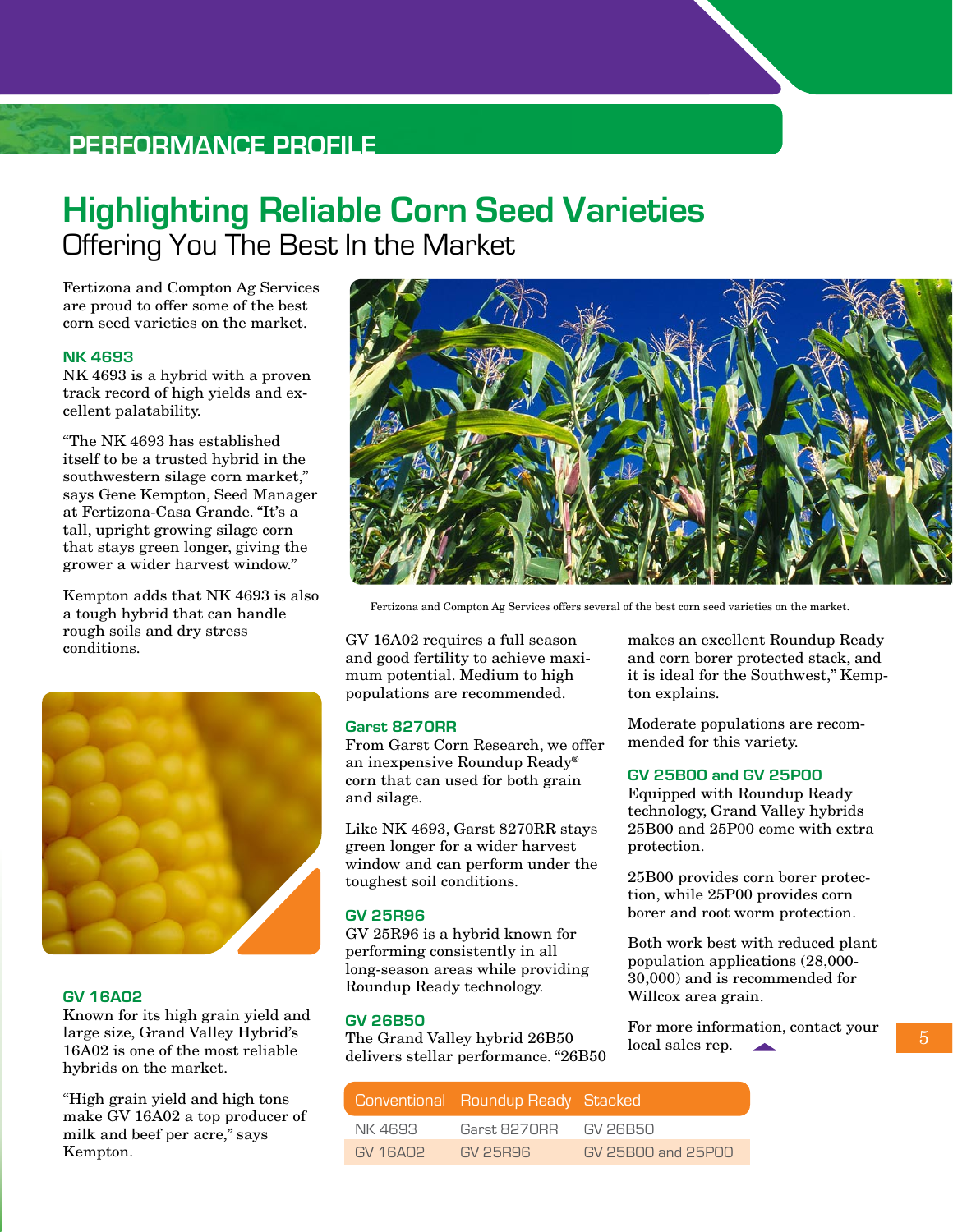# GROWING SMARTE

### **Tech HELP**

## **Feeding Cereal Grains** Fertilizing Wheat And Other Cereal Grains

Quality crops and high yields are every grower's dream. One way of achieving this is using a good fertilizer program. With wheat and other cereal grains, proper nitrogen management can ensure a successful wheat harvest.

"Nitrogen is a critical component when growing wheat," says Lin Evans, an independent pest control advisor in central Arizona. "The biggest challenge is using fertilizer wisely to maintain good quality and achieve high yields."

### **Overcoming Challenges**

Tim Smith, owner of Discovery West Ranches in Goodyear, Arizona, says one of the biggest issues wheat and cereal grain growers' face is maintaining protein levels.

"You have to supply your wheat with the right amount of nitrogen throughout the season in order to maintain high protein levels," advises Smith. "And high protein levels in wheat is crucial for maintaining high quality."

"The people who buy the grain want the wheat to contain a certain percentage of protein," says independent pest control advisor Ben Hoyler, who works primarily in Pinal and Pima counties. "So, if the quality is not good, growers are docked for having a poor-quality wheat crop, and end up getting a reduced price for it. That's why it's important to apply enough nitrogen late in the season to keep the protein levels up."

| Date                  | Days After Planting | <b>Growth Stage</b> | <b>Total Available</b> |
|-----------------------|---------------------|---------------------|------------------------|
|                       |                     |                     |                        |
| Dec 1                 | $\bigcap$           | Planted             | 100 lbs.               |
| Jan 20                | 51                  | 5th leaf            | 50 lbs.                |
| Feb 11                | 73                  | 2nd node            | 50 lbs.                |
| Mar 4                 | 94                  | <b>Boot</b>         | 60 lbs.                |
| <b>Mar 25</b>         | 115                 | Flowering           | 60 lbs.                |
| <b>Total Nitrogen</b> |                     |                     | 320 lbs.               |

The above table outlines the recommended application of readilyavailable nitrogen needed to meet a minimum 13 percent protein at an8,000 lb. potential. The available nitrogen recommendations assume that other nutrients, such as phosphorus and sulfur, are sufficiently available.

### **Nitrogen Is Key**

Hoyler recommends putting down 100 lbs. of nitrogen at the start of the season in the form of 16-20-0. At the fifth-leaf stage and then again after the second-node stage, add 50 lbs. of available nitrogen. Finally, at boot and then again after flowering stage, 60 lbs. of nitrogen should be added, for a total of 320 lbs. of available nitrogen for the entire year. Hoyler says the nitrogen late in the season builds up the protein, which produces highquality wheat.

"If you don't put out at least 300 units of nitrogen, you're not going to make high yields," says Hoyler. "Growers that apply 320 lbs. of nitrogen to their wheat will get a substantially higher yield than

*"If you don't put out at least 300 units of nitrogen, you're not going to make high yields."*

*– Ben Hoyler Independent Pest Control Advisor*

growers who don't. And when they sell their wheat they don't lose a lot of money for low protein levels." At Discovery West Ranches, Smith follows the same recommendation, putting down a significant amount of nitrogen and maintaining a steady supply throughout the different growth stages of wheat.

"It's important to supply the wheat with enough nitrogen throughout the season to achieve the yield you want," says Smith. "A higher yield, would take more nitrogen."

Evans recommends applying the nitrogen with the irrigation water, and adds that it's best to start applying fertilizer when the wheat is 8 to 10 inches tall.

### **Perfect Application, Perfect Results**

Evans warns that putting too much fertilizer, not putting out enough or spreading it unevenly can also compromise the quality of grain. "It's important to apply the amount of fertilizer accurately and evenly—and that will give you your best result," says Evans.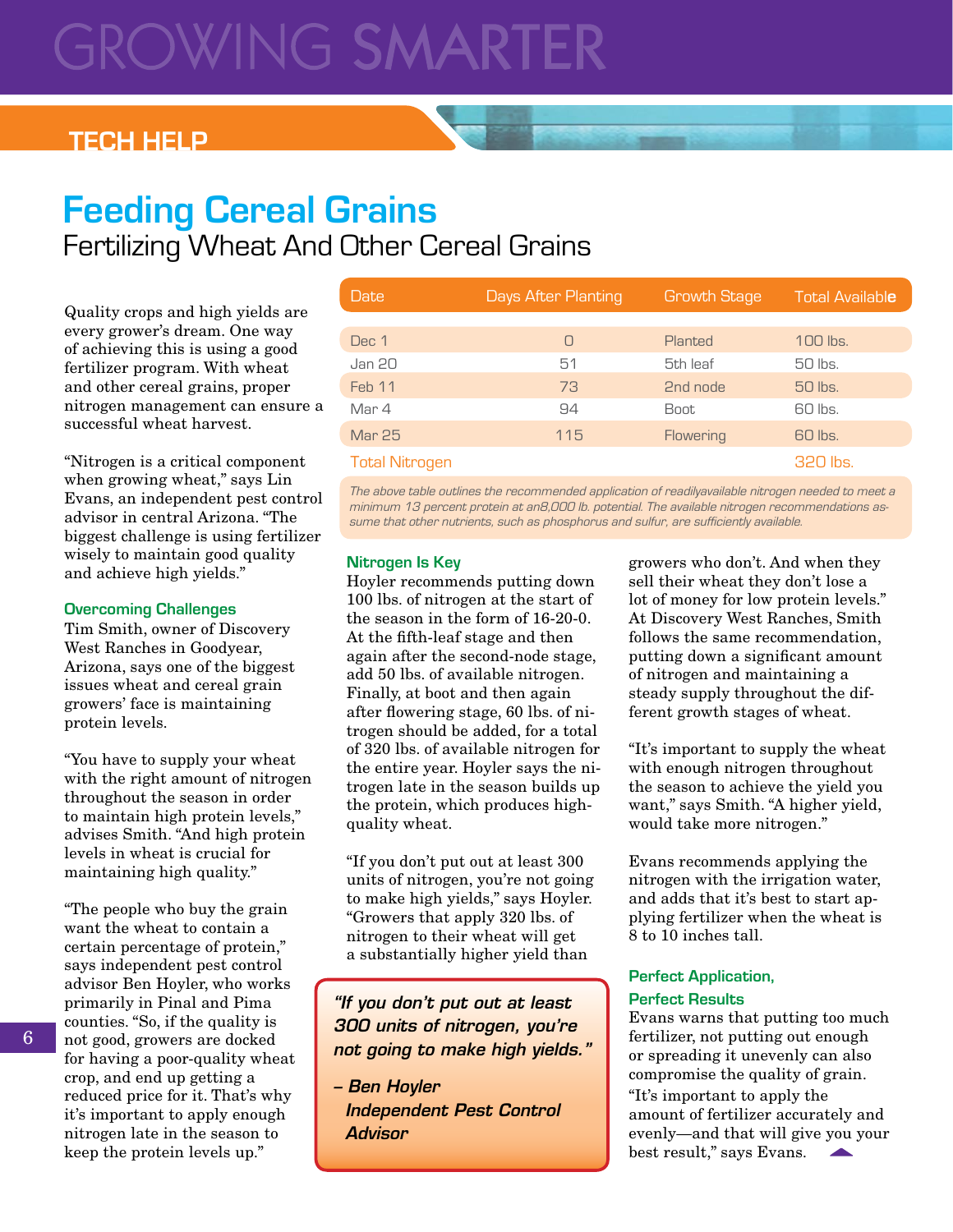### **Meet Your Rep**

## **Jim Osborn Looks Out For Growers' Best Interest**

It's never a dull day for Fertizona Field Rep Jim Osborn. With 38 years experience in the Ag chemical industry and an eye for new technologies, Osborn partners with his growers to deliver customized solutions.

"I love working with growers helping them solve their problems and fulfilling their farm needs," says Osborn. "It is very satisfying for me."

### **Cotton And Vegetable Expertise**

Osborn's main area of expertise is cotton and alfalfa, but he spends his winters and springs working with Arizona vegetable growers in the Waddell and Buckeye area. But not all his time is spent thinking about the crops.

"The biggest challenge that most growers face is keeping within their budget restraints," says Osborn. "It seems to get tougher every year, but sometimes you have to go to war with the equipment you have!"

### **Technologically Savvy**

 "I'm always looking into new ideas, especially if it will make the grower's operation run more efficiently," says Osborn. "You'll never know if something's not a good idea unless you work with it yourself."

Currently, Osborn is working with Roundup Ready® technology in alfalfa and plant growth regulators in cotton.

"Plant growth regulators in cotton have really evolved over the past twenty years," explains Osborn. "It used to be just an emergency



application to stop vegetative growth. Now, if timed properly and used in conjunction with fertilizer and watering, it becomes a yield enhancer. I'm still tweaking these products after all these years."

Osborn also works with new products as they become available to the market. "I'm always fascinated by new technology," says Osborn. "Not because it's new, but because of the potential I see for helping my growers."

### **Looking Out For Growers**

Everyday Osborn is helping growers work through their challenges. "My approach to every situation is whatever is best for the grower's interest," he says.

Osborn says his growers' most pressing concern is achieving high yields at a low cost.

"It's difficult to keep yields up and spend less because there are factors, like fuel, that growers don't have

Jim Osborn helps growers be more successful.

control over," explains Osborn. "They're at the mercy of their market, so they have to work on minimizing their cost."

Osborn likes to start by sitting down with his growers to map out a plan.

"Whether it's changing the watering schedule or the seed variety, I always try to look at new and different approaches when helping growers maximize their yields while holding their costs down," says Osborn. "Every grower experiences different challenges, so I customize their plan to fit their needs. It's all about building relationships with my growers."

In his spare time, Osborn spends time with his family. He has six children and 11 grandchildren with one on the way. He is also involved with an AWANA youth program at his church in Buckeye. He enjoys baseball, hunting and camping.